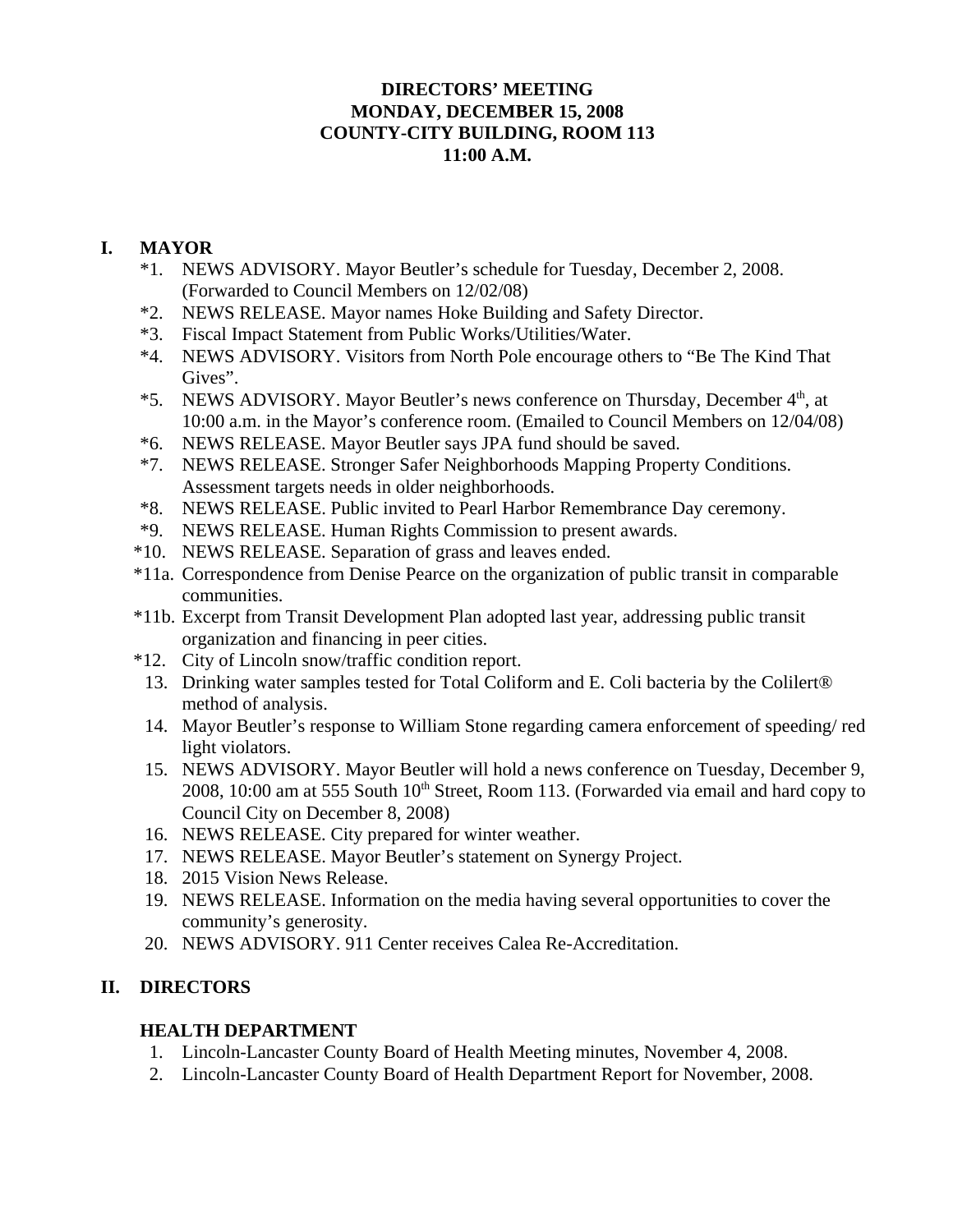#### **PARKS AND RECREATION DEPARTMENT**

 1. Steve Hiller's, Parks and Recreation Assistant Director, response to Jeanette Fanmeyer regarding her questions on the youth basketball program.

#### **PLANNING COMMISSION**

\*1. Action by Planning Commission, December 3, 2008.

#### **PLANNING COMMISSION FINAL ACTION**

\*1. Use permit No. 08002. Office and residential uses, 3333 A Street and 3345 A Street. Resolution No. PC-01149.

# **URBAN DEVELOPMENT HOUSING REHABILITATION & REAL ESTATE DIVISION**

1. Street and Alley Vacation No. 08006.

# **III. CITY CLERK**

# **IV. COUNCIL REQUESTS/CORRESPONDENCE**

# **ROBIN ESCHLIMAN**

- <sup>\*</sup>1. Request to Steve Hubka, City Budget Officer/ John Hendry, City Attorney RE: Public notices costs - RFI#17, 12/01/08. **SEE REPLY FROM JOHN HENDRY, CITY ATTORNEY.**
- \*2. Request to John Hendry, City Attorney RE: Legal requirements to provide minutes -RFI#18, 12/01/08. **SEE REPLY FROM JOHN HENDRY, CITY ATTORNEY.**

# **V. MISCELLANEOUS**

- \*1. InterLinc correspondence from Jeanette Fangmeyer. Parks and Rec has received basketball program fees with no child contacted, and no coach
- \*2. InterLinc correspondence from Patricia Witt. Concerns with round about traffic, landscaping and maintenance of round abouts. Also concerns on landscaping maintenance at the Highlands pool and the upcoming Lincoln Union Plaza. (Council Members received on 12/01/08 before formal meeting)
- \*3a. Email from John Veit with email address of police handgun training.
- \*3b. Article from John Veit, "Unsafe at any Distance The Failure of Police Handgun Training".
- \*4a. Email from Eva Sohl, Nebraska League of Conservation Voters, on LES sustainable energy program proposal.
- \*4b. Letter from Nebraska League of Conservation Voters, Eva Sohl, Program Coordinator, in support of LES's proposed sustainable energy program in the 2009 budget plan.
- \*4c. List of 108 individuals stating they can produce 20% of their electricity from Nebraska's renewable resources by 2020.
- \*5. Email from Paula Welsch. No sand or salt on icy streets. The applied deicer is an ineffectiveness product.
- \*6. Letter from Donald and Elaine Ostdiek in opposition to the round-about proposed for north 14<sup>th</sup> Street, with reasons listed. (Council Members received individual letters on 12/04/08)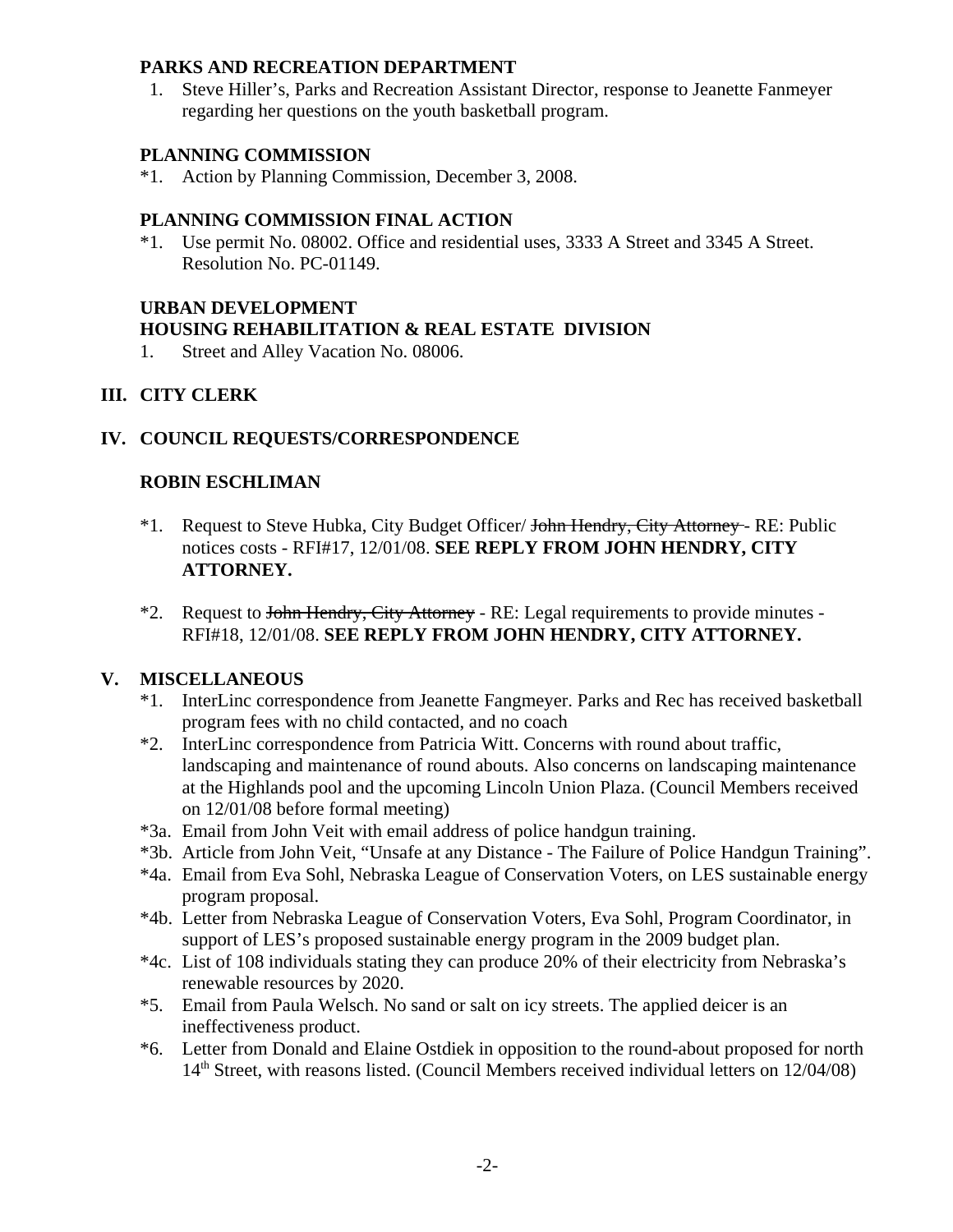- \*7. InterLinc correspondence from Ron Rehtus, Lincoln Citizen and former Building and Safety Employee, in support of retaining Mike Merwick as Director or Building and Safety, not approving Fred Hoke as the new Director.
- 8. Correspondence through InterLinc from Rob Michael questioning having red light cameras in Lincoln.
- 9. Letter on Lincoln Housing Authority not paying property tax on a large number of units. Sent in anonymously. (Council Members received individual letters)

# **VI. ADJOURNMENT**

# **\* Held Over from December 8, 2008.**

W:\FILES\CITYCOUN\WP\da121508.wpdmmm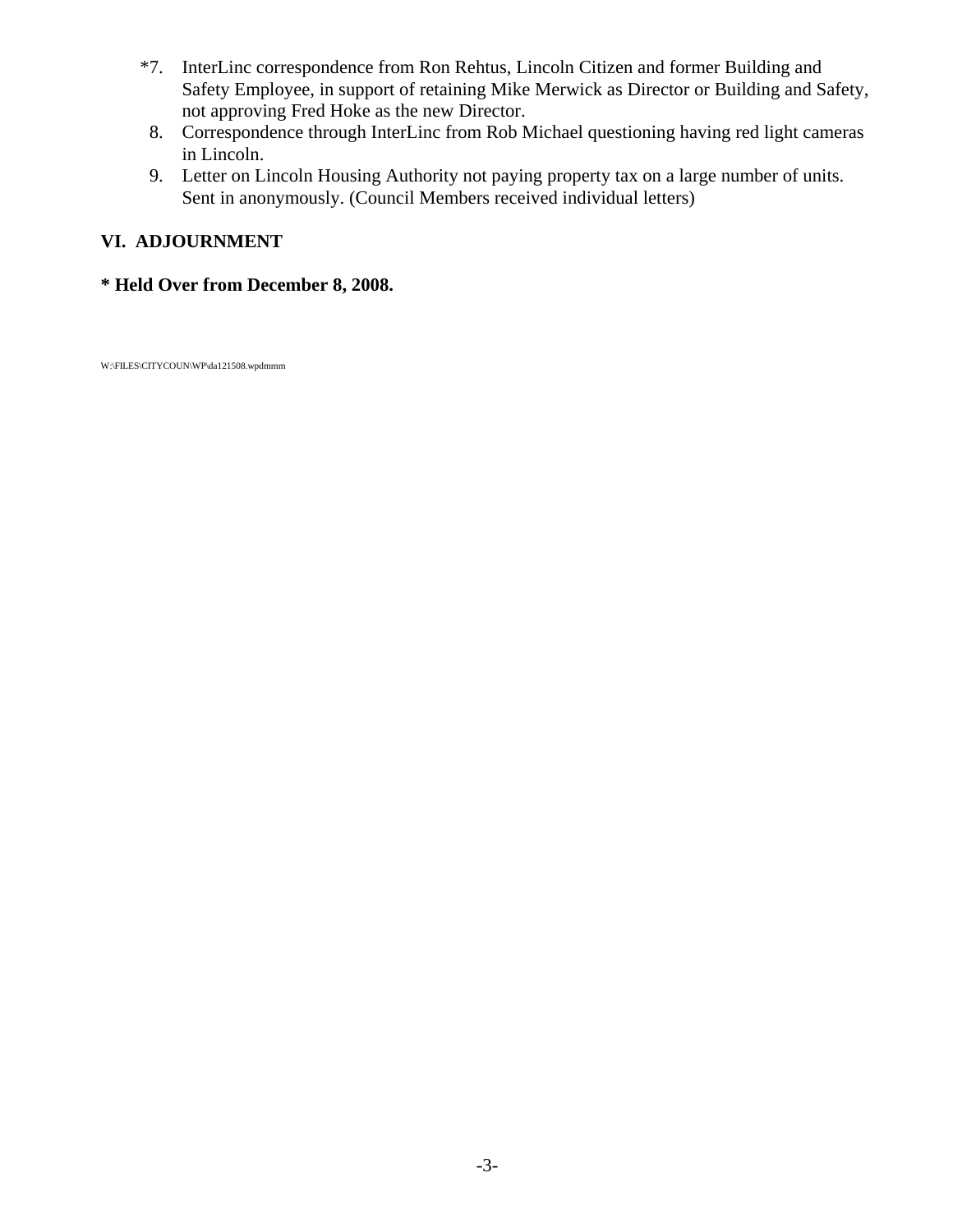#### **DIRECTORS' MEETING MINUTES MONDAY, DECEMBER 15, 2008 11:00 a.m. COUNTY/CITY BUILDING CONFERENCE ROOM 113**

**Council Members Present:** Robin Eschliman, Chair; Doug Emery, Vice-Chair; Ken Svoboda, Dan Marvin, John Spatz, Jon Camp

#### **Council Member Absent:** Jonathan Cook

**Others Present:** Mayor Chris Beutler, Rick Hoppe, Denise Pearce, Trish Owen, Lin Quenzer, Mayor's Office; City Clerk Joan Ross; John Hendry, City Attorney; Directors and Department Heads; and Tammy Grammer, City Council Secretary

Ms. Eschliman opened the meeting at 11:06 a.m.

Location Announcement of the Nebraska Open Meetings Act: A Copy of the Nebraska Open Meetings Act is Located on the Wall at the Rear of this Room.

#### **I. MAYOR -**

Mayor Chris Beutler called on Directors. Police Chief Casady reported on the cost of overtime for UNL football games. (See Attachment 'A')

Mayor Beutler introduced Fred Hoke, the new Building & Safety Director; and Mark Koller, the new Personnel Director.

Mayor Beutler responded to Mr. Camp's e-mail asking about information on the West Haymarket Arena project. He will give Mr. Camp a call this afternoon.

The Mayor gave a report on the People's Health Center.

Ms. Eschliman passed on a letter to the Mayor regarding the Lincoln Housing Authority not paying property tax on large number of units. (This letter listed under 'V. Miscellaneous- #9'.)

- \*1. NEWS ADVISORY RE: Mayor Beutler's schedule for Tuesday, December 2, 2008 (Forwarded to Council Members on 12/02/08). - NO COMMENTS
- \*2. NEWS RELEASE RE: Mayor names Hoke Building & Safety Director. NO COMMENTS
- \*3. Fiscal Impact Statement from Public Works/Utilities/Water. NO COMMENTS
- \*4. NEWS ADVISORY RE: Visitors from North Pole encourage others to "Be The Kind That Gives". - NO COMMENTS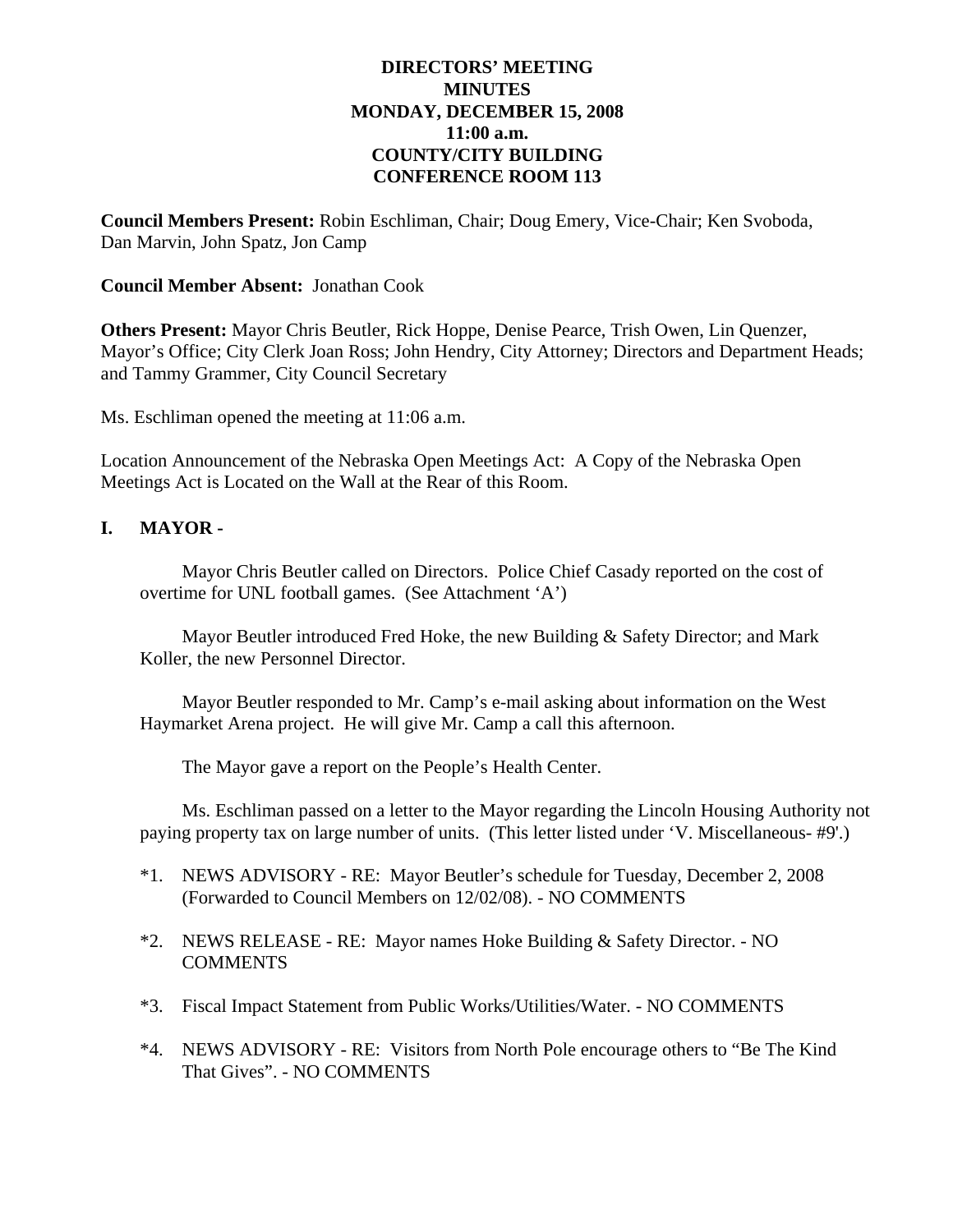- \*5. NEWS ADVISORY RE: Mayor Beutler's news conference on 12/04/08 at 10:00 a.m. in the Mayor's conference room (E-Mailed to Council on 12/04/08). - NO COMMENTS
- \*6. NEWS RELEASE RE: Mayor Beutler says JPA fund should be saved. NO **COMMENTS**
- \*7. NEWS RELEASE RE: Stronger Safer Neighborhoods Mapping Property Conditions Assessment targets needs in older neighborhoods. - NO COMMENTS
- \*8. NEWS RELEASE RE: Public invited to Pearl Harbor Remembrance Day ceremony. NO **COMMENTS**
- \*9. NEWS RELEASE RE: Human Rights Commission to present awards. NO **COMMENTS**
- \*10. NEWS RELEASE RE: Separation of grass and leaves ended. NO COMMENTS
- \*11a. Memo from Denise Pearce on the organization of public transit in comparable communities. - NO COMMENTS
- \*11b. Excerpt from Transit Development Plan adopted last year, addressing public transit organization and financing in peer cities. - NO COMMENTS
- \*12. City of Lincoln Snow/Traffic Condition Report. NO COMMENTS
	- 13. Drinking water samples tested for Total Coliform and E. Coli bacteria by the Colilert® method of analysis. - NO COMMENTS
	- 14. Response from Mayor Beutler to William Stone RE: Camera enforcement of speeding/ red light violators. - NO COMMENTS
	- 15. NEWS ADVISORY RE: Mayor Beutler will hold a news conference on 12/09/08 at 10:00 a.m. at 555 South 10<sup>th</sup> Street, Room 113 (Forwarded E-Mail and hard copy to Council 12/08/08). - NO COMMENTS
	- 16. NEWS RELEASE RE: City prepared for winter weather. NO COMMENTS
	- 17. NEWS RELEASE RE: Mayor Beutler's statement on Synergy Project. NO **COMMENTS**
	- 18. NEWS RELEASE RE: 2015 Vision. NO COMMENTS
	- 19. NEWS RELEASE RE: Information on the media having several opportunities to cover the community's generosity. - NO COMMENTS
	- 20. NEWS ADVISORY RE: 911 Center receives Calea Re-Accreditation. NO **COMMENTS**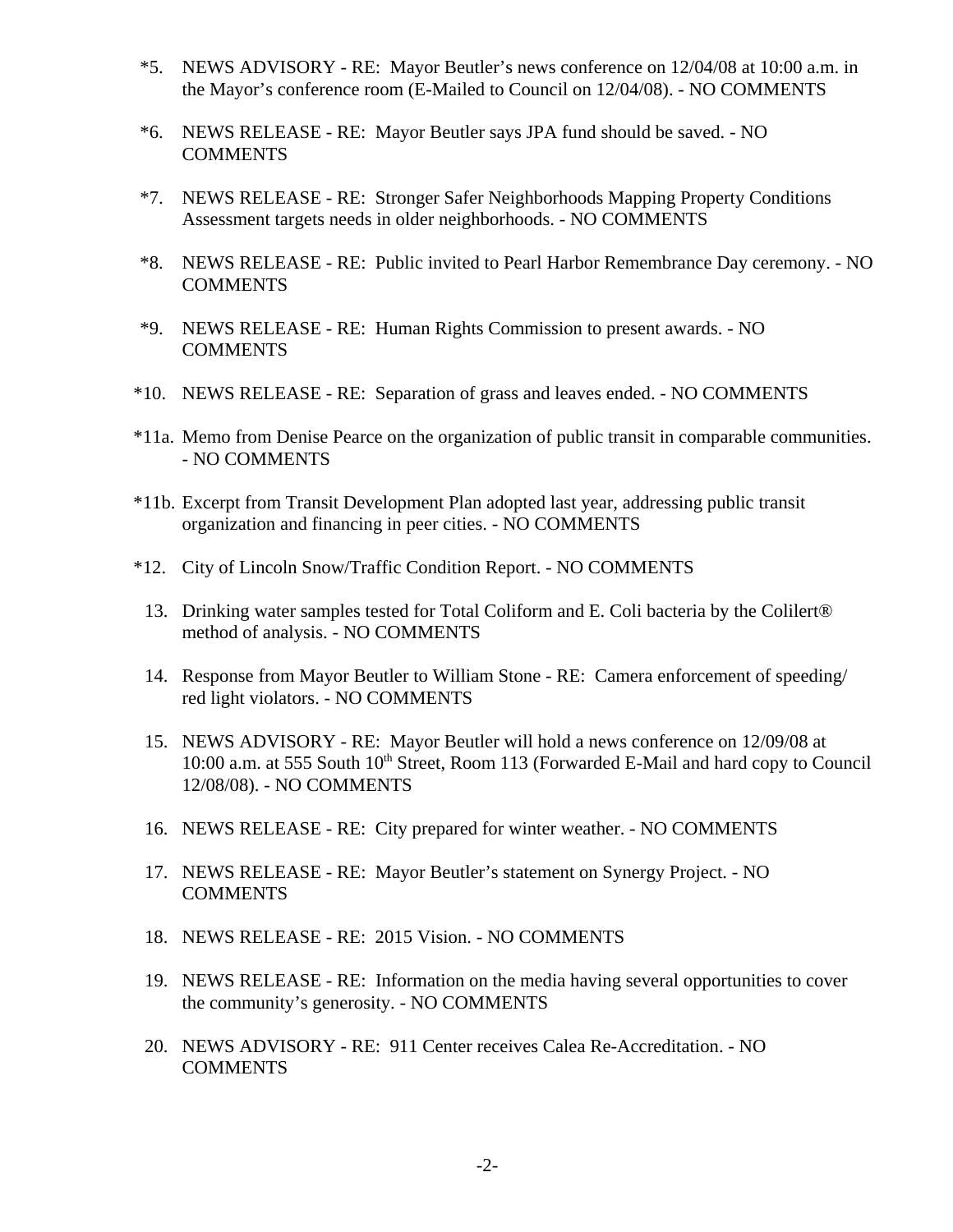#### **HEALTH -**

- 1. Lincoln-Lancaster County Board of Health Meeting minutes of 11/04/08. NO **COMMENTS**
- 2. Lincoln-Lancaster County Board of Health Department Report for November 2008. NO **COMMENTS**

#### **PARKS & RECREATION -**

 1. Response from Steve Hiller, Parks & Recreation Assistant Director to Jeanette Fanmeyer - RE: Her questions on the youth basketball program. - NO COMMENTS

#### **PLANNING COMMISSION -**

\*1. Action by Planning Commission - December 3, 2008. - NO COMMENTS

#### **PLANNING COMMISSION FINAL ACTION . . . . .**

\*1. Use Permit #08002 - Office and residential uses, 3333 A Street & 3345 A Street - Resolution No. PC-01149. - NO COMMENTS

#### **URBAN DEVELOPMENT/**

#### **HOUSING REHABILITATION & REAL ESTATE DIVISION -**

1. Street and Alley Vacation #08006. - NO COMMENTS

# **III. CITY CLERK -**

City Clerk Joan Ross stated on their Agenda today for Item 1, she wanted to point out the Board of Equalization is at 1:30 p.m. and they're use to having it at 10:00 a.m. *[#1, Setting the hearing date of Monday, January 12, 2009, 1:30 p.m. for the Board of Equalization Special Assessment Group by Public Works.]*

Under 'Public Hearing-Liquor Resolutions' they have quite a line up of liquor applications. Items 8 & 9 will be called together. *[#8, Application of DawgHouse, Inc. dba DawgHouse Bar for a Class C liquor license at 2050 Cornhusker Highway.; and #9, Manager application of Ryan D. Worley for DawgHouse, Inc. dba DawgHouse Bar at 2050 Cornhusker Highway.]*

Items 10 & 11 will be called together. *[#10, Application of BDF, LLC dba Chasers for a Class C and K liquor license at 140 North 12th Street.; and #11, Manager application of Barry D. Franzen for BDF, LLC dba Chasers at 140 North 12th Street.]*

Items 12 & 13 will be called together. *[#12, Application of Raider, LLC dba Blue Mountain Smokehouse Pizza for a Class I liquor license at 8600 Amber Hill Court, Suite 100.; and #13, Manager application of Kelvin M. Korver for Raider, LLC dba Blue Mountain Smokehouse Pizza at 8600 Amber Hill Court, Suite 100.]*

Items 14 & 15 will be called together. *[#14, Application of L&M Foods, Inc. dba Sam & Louie's for a Class I liquor license at 4131 Pioneer Woods Drive, Suite 102.; and #15, Manager application of Larry J. Jurgens for L&M Foods, Inc. dba Sam & Louie's at 4131 Pioneer Woods Drive, Suite 102.]*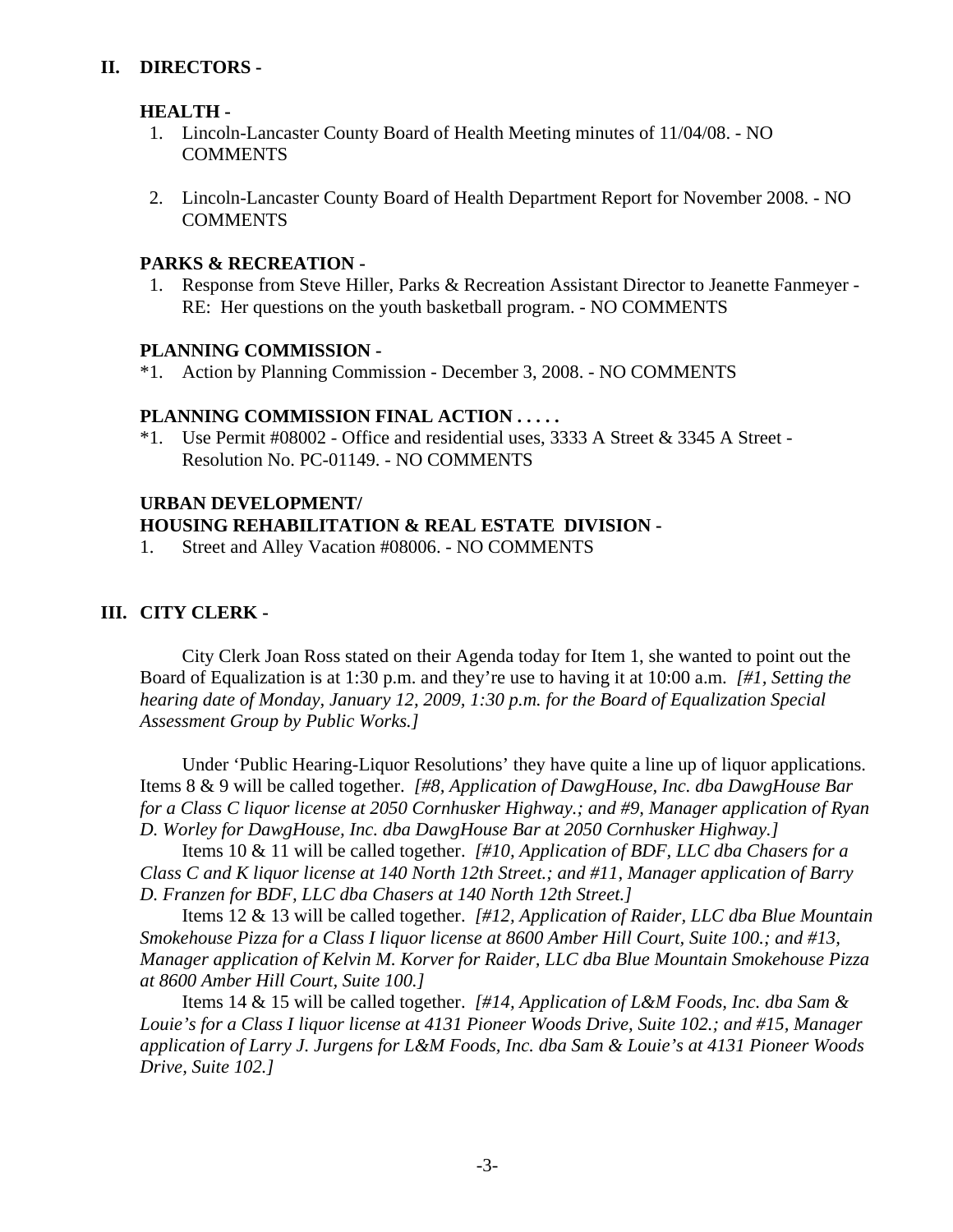Items 16 & 17 will be called together. *[#16, Application of Down Home Inc. dba Court Side Banquet for a Class I liquor license at 710 Hill Street.; and #17, Manager application of James E. Joneson for Down Home Inc. dba Courtside Banquet at 710 Hill Street.]*

Items 18 & 19 will be called together. *[#18, Application of Beacon Hills of Lincoln LLC dba Beacon Hills for an I and K liquor license at 5353 North 27th Street.; and #19, Manager application of Ronnie L. Sorensen for Beacon Hills of Lincoln LLC dba Beacon Hills at 5353 North 27th Street.]*

There was discussion about Item 5 under 'Petitions & Communications'. *[#5, Setting the Hearing Date of Monday, January 12, 2009 at 1:30 p.m. for the Application of Nav V. Duong dba Nam's for a Class C liquor license located at 940 N. 27<sup>th</sup> Street.]* 

Items 20 & 21 under 'Public Hearing - Resolutions' will be called together. *[#20, 08R-311, Authorizing the City's negotiation team to present the Labor Contract to IAFF Local 644 for the period of August 21, 2008 through August 31, 2009 as the City's last best offer on the terms as outlined in the proposed contract as Option 1.; and #21, 08R-312, Authorizing the City's negotiation team to present the Labor Contract to IAFF Local 644 for the period of August 21, 2008 through August 31, 2009 as the City's last best offer on the terms as outlined in the proposed contract as Option 2.]* 

Item 29 under 'Ordinances - 1<sup>st</sup> Reading' if you're watching Planning Commission, there was also a special permit on this and it was a little controversial. They went ahead and got this scheduled and now they have the appeal. The thought would be to suspend  $1<sup>st</sup>$  Reading on the change of zone today and have it at  $1<sup>st</sup>$  Reading on January 5, 2009 with the special permit. So, the appeal would be scheduled for  $1<sup>st</sup>$  Reading-Introduction on January 5, 2009 and  $2<sup>nd</sup>$  Readingpublic hearing on January 12, 2009. *[#29, 08-170, Change of Zone 08058 – Application of Brian and Debra Marshall and Earl Visser for a change of zone from R-2 Residential District to R-T Residential Transition District on property generally located at 3333 A Street and 3345 A Street.]*

Item 31, they have two Motions-To-Amend and she believes both are substitute agreements. *[#31, 08R-170, Approving the Wilderness Commons Conditional Annexation and Zoning Agreement between the City and Lincoln Federal Bancorp, Security Financial Life Insurance, Buffalo Grass LLC, B&J Partnership, Allen R. Hohensee and Susan K. Hohensee, relating to the annexation of approximately 92 acres of property generally located on the west side of South 40th Street and south of Yankee Hill Road.]*

Item 34, they have two Motions-To-Amend. [*#34, 08R-306, Approving the Wilderness Heights Conditional Annexation and Zoning Agreement between the City and Lincoln Federal Bancorp relating to the annexation of approximately 153 acres of property generally located on the east side of South 40th Street and south of Yankee Hill Road.]* 

For Item 37, they had a handout for a Motion-To-Amend on that a week ago to correct the dollar amount. *[#37, 08-161, Vacation No. 08007 - Application of Hoppe Partners, Ltd. to vacate the west 162 feet of the east-west alley between South 19th Street and South 20th Street and between K Street and L Street.]*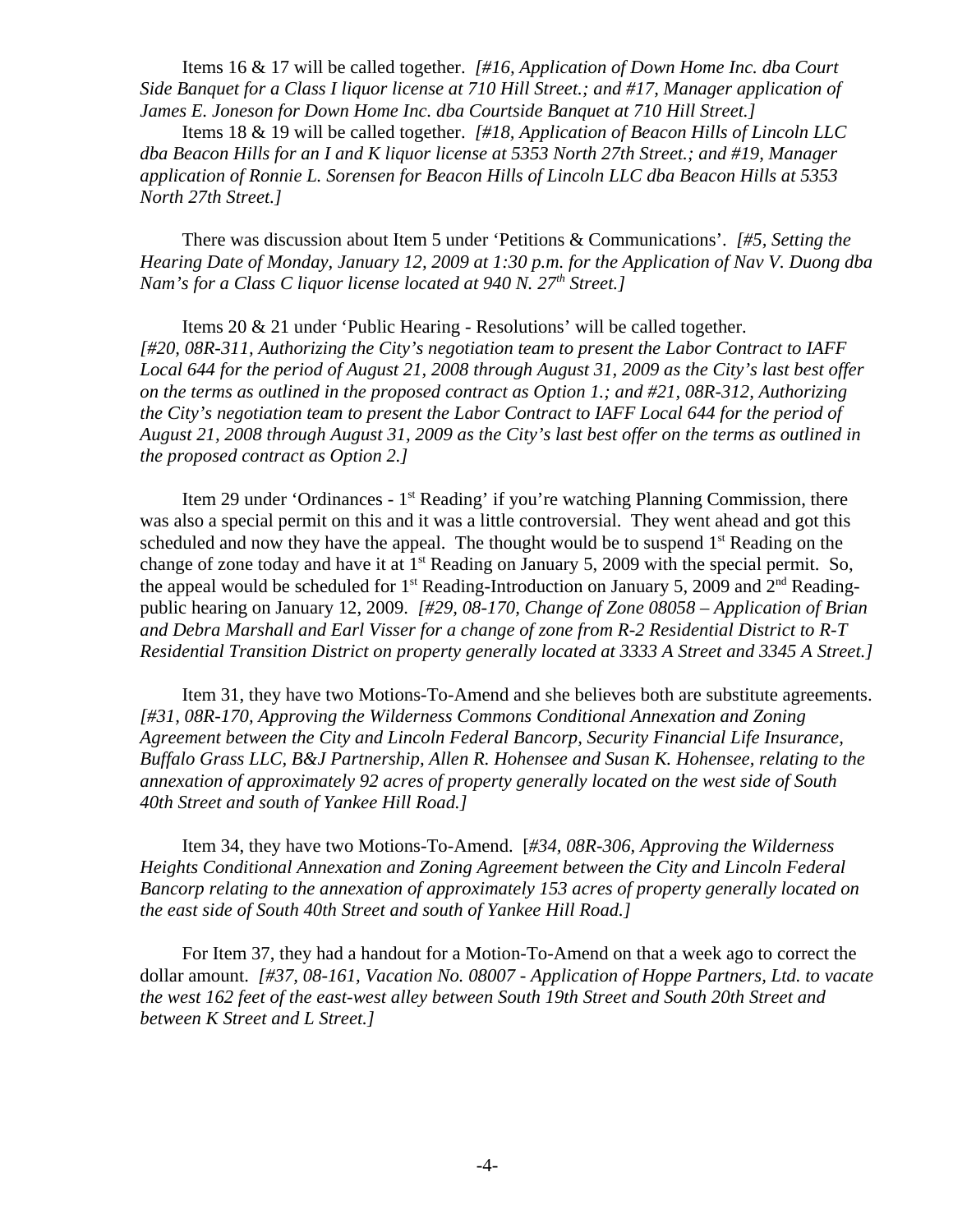# **IV. COUNCIL REQUESTS/CORRESPONDENCE -**

#### **JON CAMP -**

Mr. Camp stated he would like to speak with Dave Landis (Urban Development Director) and Fire Chief Ford after the Directors' Meeting today.

# **JONATHAN COOK - Absent**

# **DOUG EMERY -**

Wished everyone a Merry Christmas and please take that back to your staff and they appreciate what they've done over the year. They will start again in January.

# **ROBIN ESCHLIMAN -**

Ms. Eschliman stated she has a letter for Building & Safety and an e-mail for Greg MacLean (Public Works & Utilities Director).

- <sup>\*</sup>1. Request to Steve Hubka, City Budget Officer/ John Hendry, City Attorney RE: Public notices costs - RFI#17, 12/01/08. - **1.) SEE RESPONSE FROM JOHN HENDRY, CITY ATTORNEY. -** NO COMMENTS
- \*2. Request to John Hendry, City Attorney RE: Legal requirements to provide minutes -RFI#18, 12/01/08. - **1.) SEE RESPONSE FROM JOHN HENDRY, CITY ATTORNEY. -** NO COMMENTS

# **DAN MARVIN - No Comments**

# **JOHN SPATZ -**

Mr. Spatz stated he would like to speak with Nicole Fleck-Tooze (Public Works & Utilities) and Dave Landis (Urban Development Director) after the Directors' Meeting today.

# **KEN SVOBODA - No Comments**

# **V. MISCELLANEOUS -**

\*1. E-Mail from Jeanette Fangmeyer - RE: Parks & Recreation has received basketball program fees with no child contacted, and no coach. - NO COMMENTS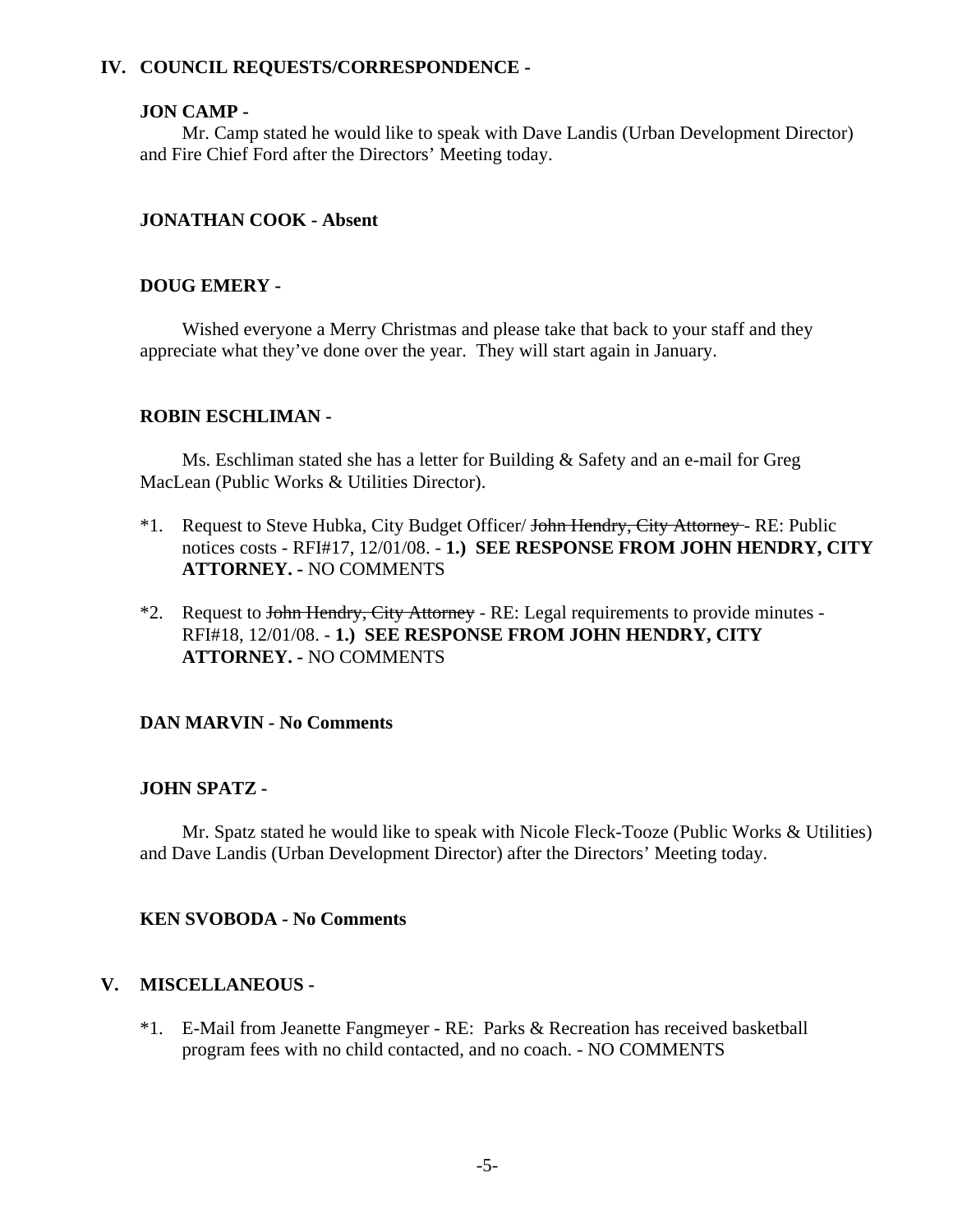- \*2. E-Mail from Patricia Witt RE: Concerns with round about traffic, landscaping and maintenance of roundabouts. Also concerns on landscaping maintenance at the Highlands pool and the upcoming Lincoln Union Plaza (Council received on 12/01/08 before formal meeting). - NO COMMENTS
- \*3a. E-Mail from John Veit RE: Police handgun training. NO COMMENTS
- \*3b. Article from John Veit RE: "Unsafe at any Distance The Failure of Police Handgun Training". - NO COMMENTS
- \*4a. E-Mail from Eva Sohl, Nebraska League of Conservation Voters RE: LES sustainable energy program proposal. - NO COMMENTS
- \*4b. Letter from Eva Sohl, Nebraska League of Conservation Voters RE: Program Coordinator, in support of LES's proposed sustainable energy program in the 2009 budget plan. - NO **COMMENTS**
- \*4c. List of 108 individuals stating they can produce 20% of their electricity from Nebraska's renewable resources by 2020. - NO COMMENTS
- \*5. E-Mail from Paula Welsch RE: No sand or salt on icy streets. The applied deicer is an ineffectiveness product. - NO COMMENTS
- \*6. Letter from Donald & Elaine Ostdiek RE: Opposed to the round-about proposed for north 14<sup>th</sup> Street with reasons listed (Council received individual letters on 12/04/08). - NO **COMMENTS**
- \*7. E-Mail from Ron Rehtus, Lincoln Citizen and former Building & Safety Employee RE: In support of retaining Mike Merwick as Director of Building & Safety, not approving Fred Hoke as the new Director. - NO COMMENTS
- 8. E-Mail from Rob Michael RE: Questioning having red light cameras in Lincoln. NO COMMENTS
- 9. Letter sent in anonymously -RE: Lincoln Housing Authority not paying property tax on a large number of units (Council received individual letters). - Ms. Eschliman mentioned this letter earlier under "I. Mayor".

# **ADDENDUM - (For December 15th)**

# **I. MAYOR -**

1. NEWS ADVISORY - RE: Mayor Beutler's Public Schedule Week of December 13 through December 19, 2008-Schedule subject to change. - NO COMMENTS

# **II. CITY CLERK -** None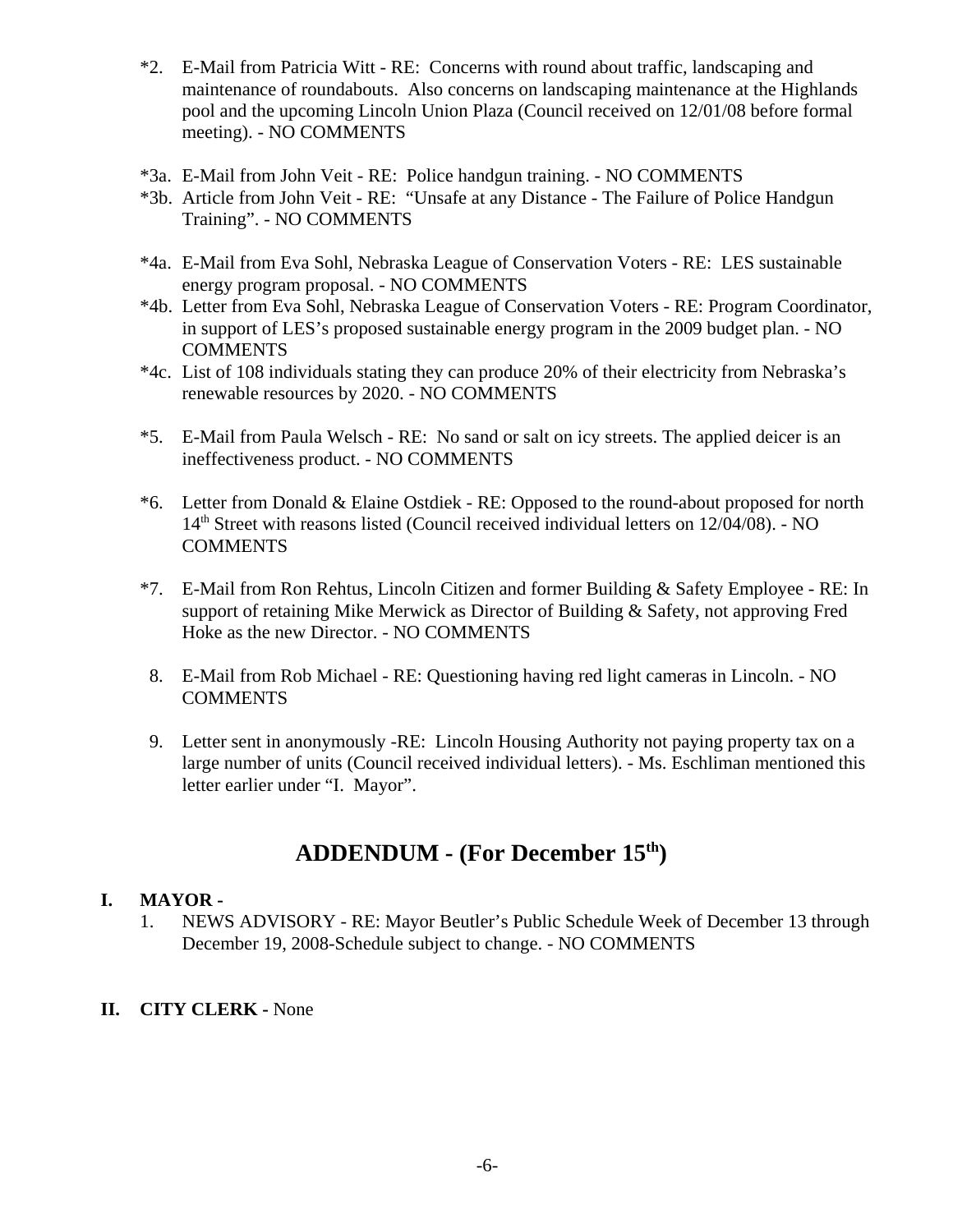#### **III. CORRESPONDENCE -**

# **A. COUNCIL REQUESTS/CORRESPONDENCE** -

# **JON CAMP -**

1. Response Letter from Thomas Shafer, Public Works & Utilities Department to Jon Camp - RE: Request to review the situation described by Mr. Dirk Brom in an email text. - NO **COMMENTS** 

#### **ROBIN ESCHLIMAN -**

1. E-Mail from Joani Moore - RE: A claim she filed with the City of Lincoln pertaining to the accident I had on city bus #654, College View route on 12/03/08. - NO COMMENTS

# **B. DIRECTORS AND DEPARTMENT HEADS -**

#### **HEALTH -**

1. NEWS RELEASE - RE: The Lincoln/Lancaster County Health Department is seeking individuals interested in the local Food Safety Program to apply for the Lincoln/Lancaster County Food Advisory Committee. - NO COMMENTS

#### **C. MISCELLANEOUS -**

1. E-Mail from Cathy Pischel - RE: Read an article in the newspaper about the possibility of making dumpster diving illegal. - NO COMMENTS

[End of Addendum]

# **VI. MEETING ADJOURNED - Approximately at 11:31 a.m.**

# **\*HELD OVER FROM DECEMBER 8, 2008.**